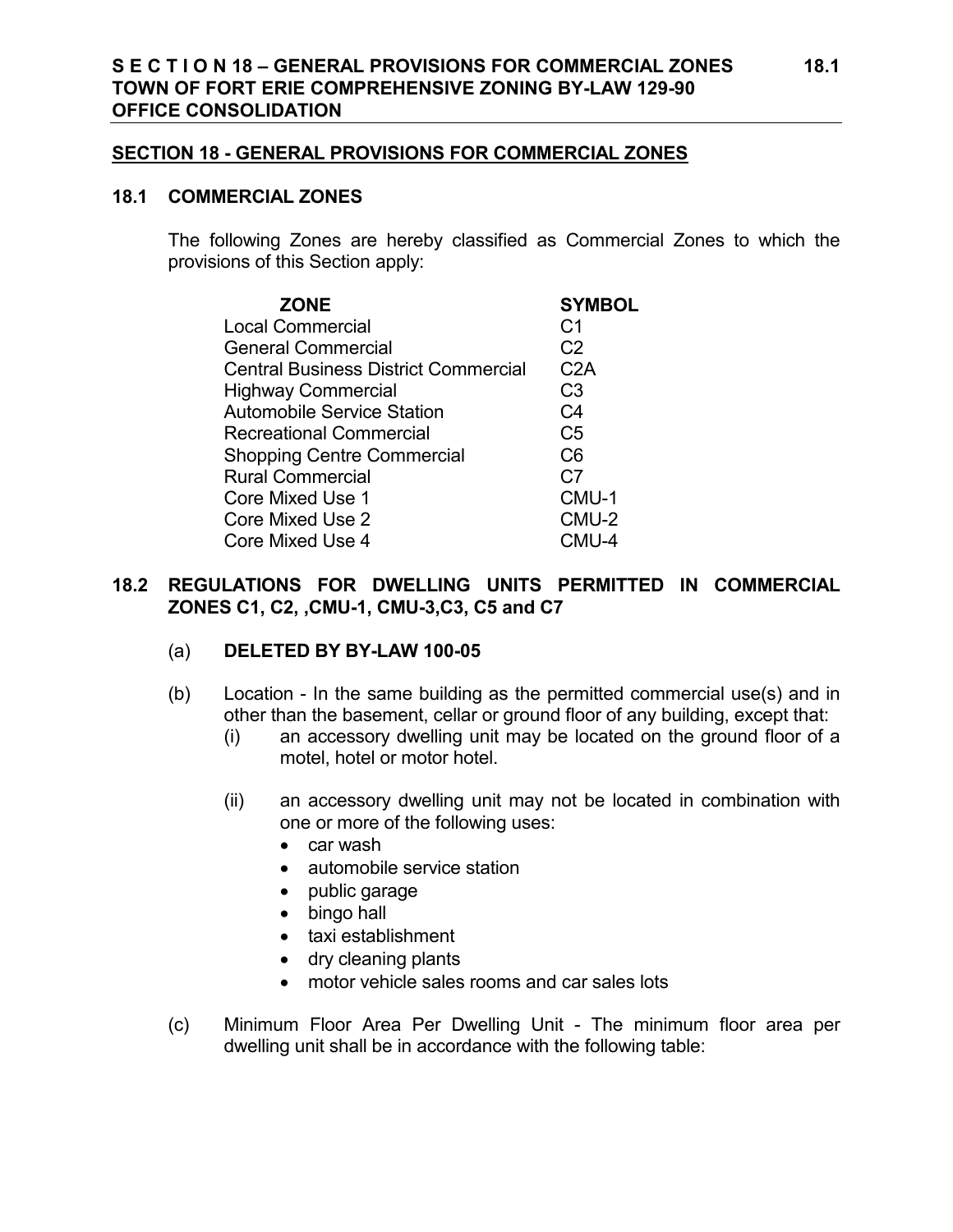# **S E C T I O N 18 – GENERAL PROVISIONS FOR COMMERCIAL ZONES 18.2 TOWN OF FORT ERIE COMPREHENSIVE ZONING BY-LAW 129-90 OFFICE CONSOLIDATION**

| <b>Type of Dwelling Unit</b> | <b>Minimum Floor Area</b> |
|------------------------------|---------------------------|
| Bachelor unit                | 40 square metres          |
| One-bedroom unit             | 50 square metres          |
| Two-bedroom unit             | 60 square metres          |
| three or more bedrooms       | 70 square metres          |

- (d) Minimum Parking Requirements In addition to the minimum number of parking spaces required for the principal use of the lot, a minimum of one parking space per dwelling unit shall be provided on the same lot.
- (e) Residential Access Each dwelling unit shall have a separate and private entrance from the outside or a common hallway.
- (f) Residential Open Space A minimum of 18.5 sq. m. of open area shall be provided on-site for the exclusive use of each dwelling unit. Where the open area is provided by way of private open-air balcony space directly adjoining a residential unit, a minimum of 10.5 sq m per unit shall be provided.

# **18.3 REGULATIONS FOR DWELLING UNITS PERMITTED IN COMMERCIAL ZONES C2A, CMU-2, CMU-4, CMU-5 and CMU-6**

(a) Location - In the same building as the permitted commercial use(s) and in other than the basement or cellar. Dwelling units shall be permitted to occupy a maximum of 49% of the ground floor area of buildings, provided that no part of such dwelling unit, except for the entranceway has frontage onto a public street. except that:

- (i) dwelling units may not be located in combination with one or more of the following uses:
	- car wash
	- automobile service station
	- public garage
	- bingo hall
	- taxi establishment
	- dry cleaning plants
	- motor vehicle sales rooms and car sales lots
- (d) Minimum Floor Area Per Dwelling Unit The minimum floor area per dwelling unit shall be in accordance with the following table:

| <b>Type of Dwelling Unit</b> | <b>Minimum Floor Area</b> |
|------------------------------|---------------------------|
| <b>Bachelor unit</b>         | 40 square metres          |
| One-bedroom unit             | 50 square metres          |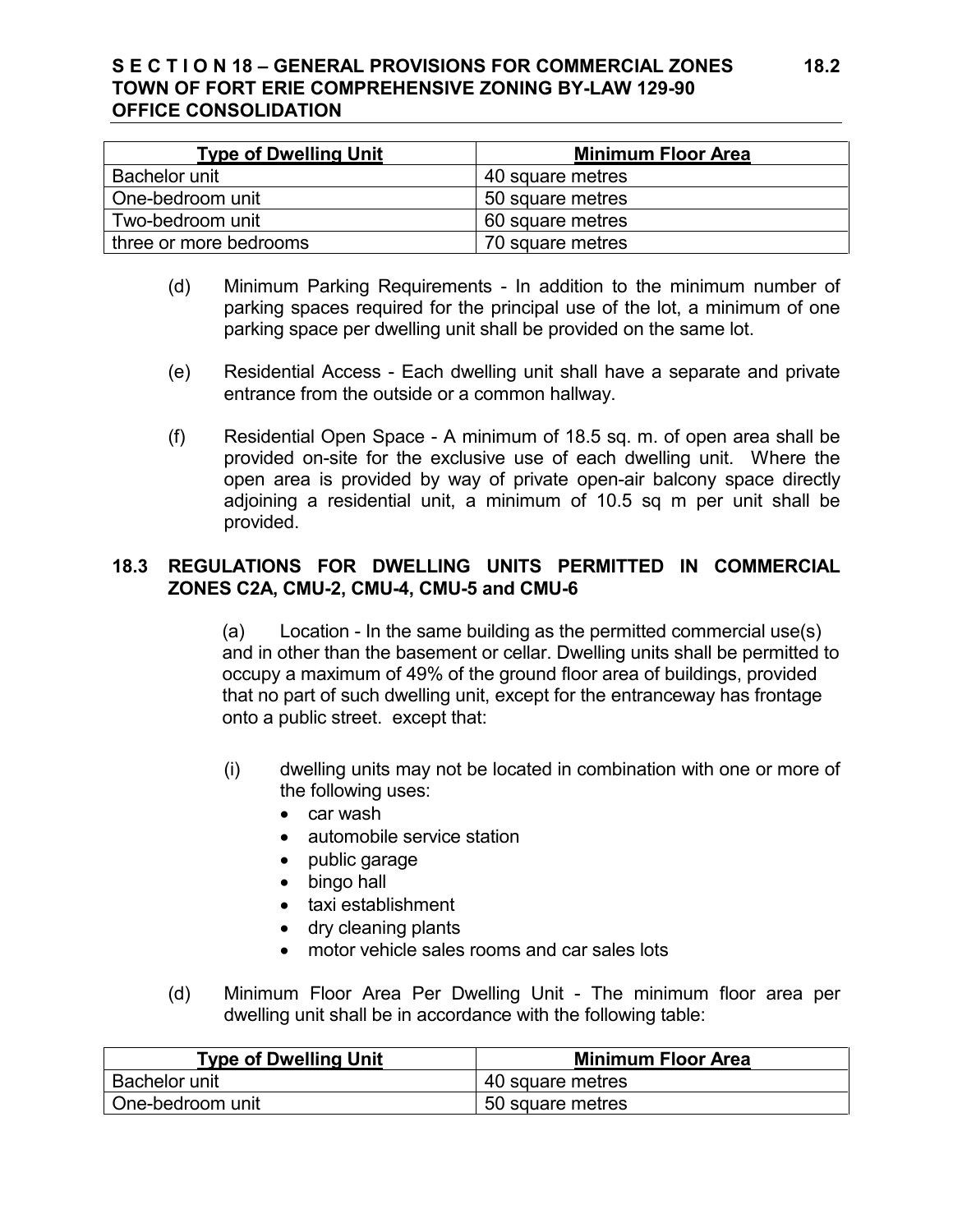## **S E C T I O N 18 – GENERAL PROVISIONS FOR COMMERCIAL ZONES 18.3 TOWN OF FORT ERIE COMPREHENSIVE ZONING BY-LAW 129-90 OFFICE CONSOLIDATION**

| Two-bedroom unit       | 60 square metres |
|------------------------|------------------|
| three or more bedrooms | 70 square metres |

- (d) Minimum Parking Requirements In addition to the minimum number of parking spaces required for the principal use of the lot, a minimum of one parking space per dwelling unit shall be provided on the same lot.
- (e) Residential Access Each dwelling unit shall have a separate and private entrance from the outside or a common hallway.
- (f) Residential Open Space A minimum of 18.5 sq. m. of open area shall be provided on-site for the exclusive use of each dwelling unit. Where the open area is provided by way of private open-air balcony space directly adjoining a residential unit, a minimum of 10.5 sq m per unit shall be provided.

### **18.4 REGULATIONS FOR ACCESSORY BUILDINGS**

| Location                                 | In rear yard only                             |
|------------------------------------------|-----------------------------------------------|
| Minimum Distance from Any Other Building | 3m provided that in no case shall any         |
| on the Lot                               | overhang, eaves or gutter project into this   |
|                                          | required minimum area which shall be clear    |
|                                          | of any obstruction from the ground to the     |
|                                          | sky                                           |
| Maximum Lot Coverage                     | 7 percent provided that the lot coverage of   |
|                                          | all buildings on the lot shall not exceed the |
|                                          | maximum lot coverage for a permitted use      |
|                                          | in the C1, C2, C2A, C3, C4, C5, C6 and        |
|                                          | C7 zones                                      |
| Minimum Exterior Side Yard               | 7.5m                                          |
| Minimum Interior Side Yard               | 0.5 <sub>m</sub>                              |
|                                          | 3m for a lot line that abuts a residential    |
|                                          | zone                                          |
| Minimum Rear Yard                        | 0.5 <sub>m</sub>                              |
|                                          | 3m for a lot line that abuts a residential    |
|                                          | zone                                          |
|                                          | In no case shall any overhang, eaves or       |
|                                          | gutter project more than 0.3 metre into any   |
|                                          | required minimum yard                         |
| Maximum Height                           | i) 1 storey                                   |
|                                          | ii) 4.5 metres                                |

## **18.5 OUTSIDE STORAGE IN COMMERCIAL ZONES**